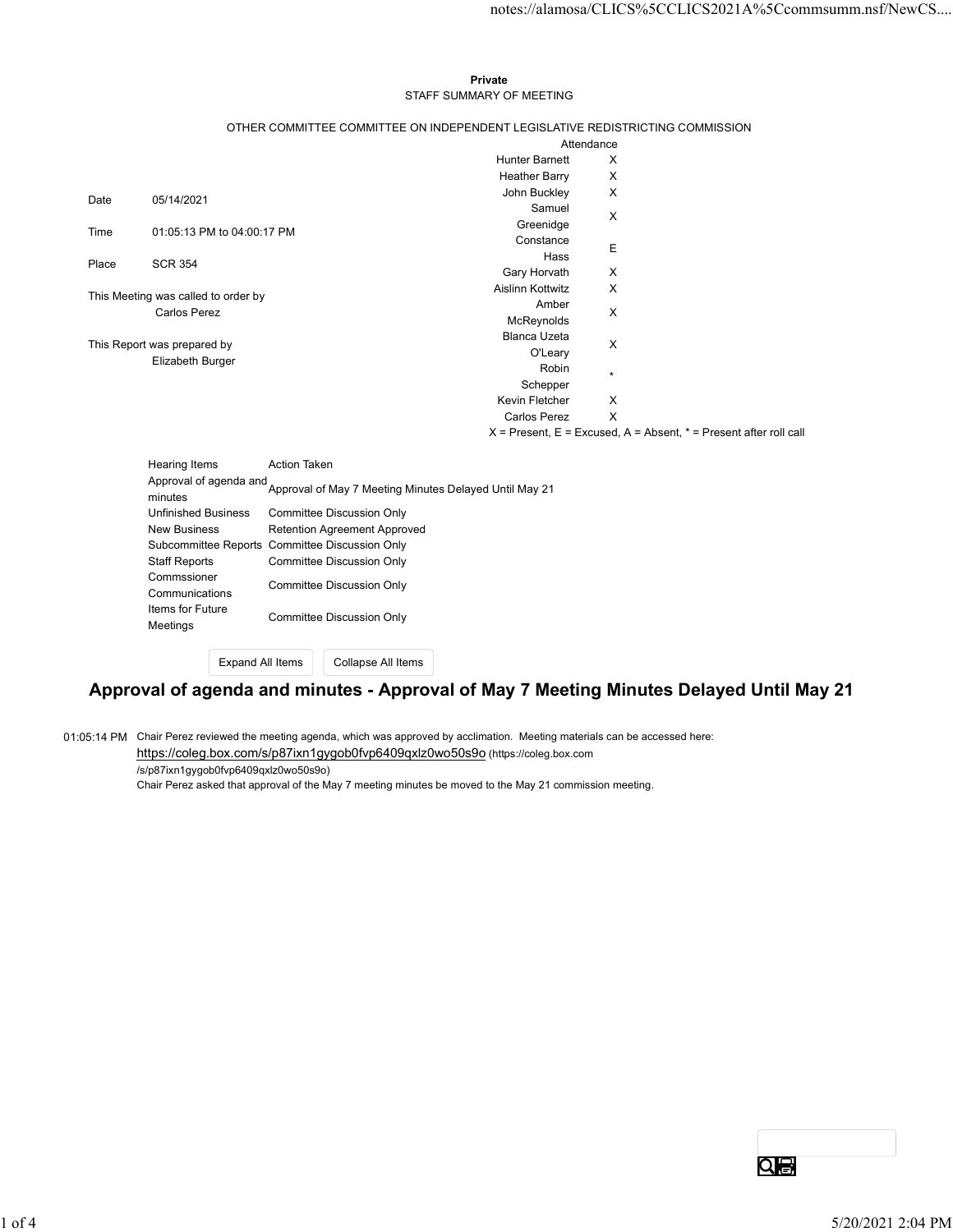notes://alamosa/CLICS%5CCLICS2021A%5Ccc<br>
01:09:12 PM Motion Move approval of May 7 minutes to next meeting (seconded by Schepper)<br>
Moved John Buckley<br>
Seconded<br>
Hunter<br>
Barnett<br>
Heather notes://alamosa/CLICS%5CCLICS2021A%5<br>Motion Move approval of May 7 minutes to next meeting (seconded by Schepper)<br>Moved John Buckley<br>Seconded<br>Hunter<br>Barnett<br>Heather<br>Barry Seconded Hunter Barnett Heather Barry John **Buckley** Samuel Greenidge Constance<br>
Excused <u>Excused</u><br>Hass Excused Gary **Gary Gary Gary Gary Gary** Horvath Aislinn Kottwitz Amber McReynolds Blanca Uzeta O'Leary Robin **Robin Robin Robin Robin Robin** Schepper Kevin Fletcher Carlos Perez YES: 0 NO: 0 EXC: 1 ABS: 0 FINAL ACTION: Pass Without Objection

#### Unfinished Business - Committee Discussion Only

- 01:09:51 PM Chair Perez shared the preliminary timeline for redistricting activities. Chair Perez shared relevant dates, including ending comments on the preliminary plan on June 18. Chair Perez asked staff to comment on the June 28 deadline to deliver the preliminary plan, and Jessika Shipley, Independent Redistricting Commissions Staff, responded that the preliminary plan would be ready by that date. The commission discussed the staff time for map drawing and to staff subcommittee meetings.
- 01:18:18 PM The committee discussed dates for public hearings on the preliminary plan.

## New Business - Retention Agreement Approved

01:22:50 PM Commissioner O'Leary discussed the retention letters for the commission's outside legal counsel.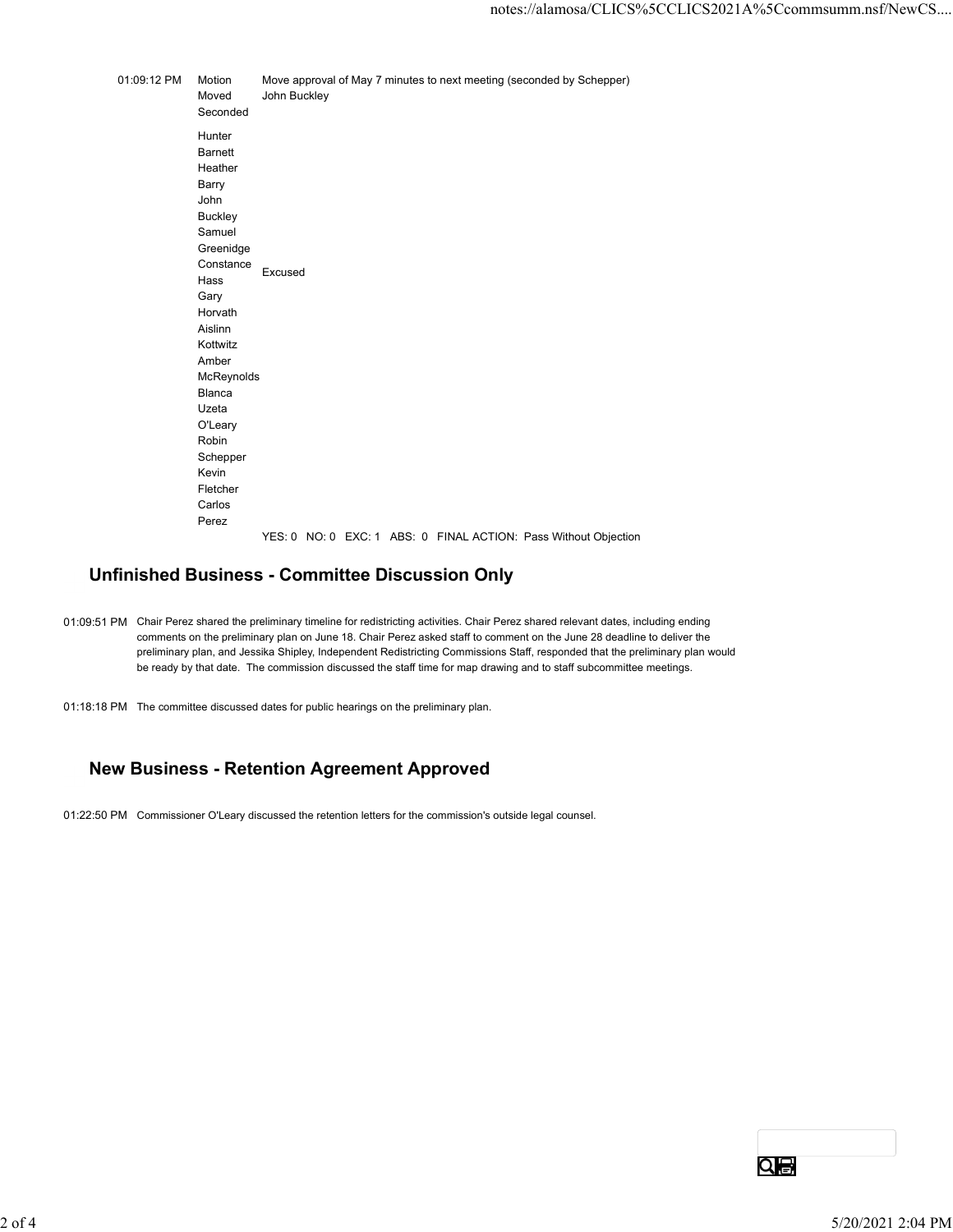|             |                     | notes://alamosa/CLICS%5CCLICS2021A%5Ccommsumm.nsf/NewCS                                                    |
|-------------|---------------------|------------------------------------------------------------------------------------------------------------|
|             |                     |                                                                                                            |
|             |                     |                                                                                                            |
| 01:24:46 PM | Motion              | Approve the retention agreements between the commission and outside legal counsel (seconded<br>by Horvath) |
|             | Moved<br>Seconded   | Blanca Uzeta O'Leary                                                                                       |
|             | Hunter              |                                                                                                            |
|             | <b>Barnett</b>      |                                                                                                            |
|             | Heather             |                                                                                                            |
|             | Barry<br>John       |                                                                                                            |
|             | <b>Buckley</b>      |                                                                                                            |
|             | Samuel              |                                                                                                            |
|             | Greenidge           |                                                                                                            |
|             | Constance           | Excused                                                                                                    |
|             | Hass                |                                                                                                            |
|             | Gary                |                                                                                                            |
|             | Horvath             |                                                                                                            |
|             | Aislinn<br>Kottwitz |                                                                                                            |
|             | Amber               |                                                                                                            |
|             | McReynolds          |                                                                                                            |
|             | Blanca              |                                                                                                            |
|             | Uzeta               |                                                                                                            |
|             | O'Leary             |                                                                                                            |
|             | Robin               |                                                                                                            |
|             | Schepper            |                                                                                                            |
|             | Kevin               |                                                                                                            |
|             | Fletcher            |                                                                                                            |
|             | Carlos              |                                                                                                            |
|             | Perez               |                                                                                                            |

YES: 0 NO: 0 EXC: 1 ABS: 0 FINAL ACTION: Pass Without Objection

- 01:24:47 PM The commission turned its discussion to the interrogatories on redistricting matters pending before the Colorado Supreme Court. Jerry Barry, Independent Redistricting Commissions Staff, explained that a brief on behalf of the commission has been submitted and that there is not currently a need to go executive session to discuss the brief. He explained that he will make sure all commissioners have access to the filed briefs, that oral arguments will be heard on Monday, May 17, and that a link to watch the arguments will be shared with the commission. Commissioner O'Leary asked if Mr. Barry was aware that the Governor and Attorney General were planning to file briefs, and Mr. Barry responded. Richard Kaufmann, outside counsel for the commission, commented on the oral argument parameters and the need to coordinate with the Colorado Independent Congressional Redistricting Commission (Congressional Commission).
- 01:33:32 PM Mr. Barry began the presentation regarding the criteria for drawing and approving maps. Principles enumerated in federal law include equal population and minority interests, including the federal Voting Rights Act of 1965 (VRA) and the 14th amendment. State redistricting criteria include preserving communities of interest and political subdivisions, compactness, competitive districts, and criteria related to incumbents and minority interests.

Mr. Barry began by discussing the requirements for population equally between districts. Districts must be composed of contiguous geographic areas. He further explained requirements for determining the ideal district size and the maximum population deviation from the most to the least populous districts. He continued by discussing requirements that districts be contiguous.

01:46:42 PM Mr. Barry continued by discussing the 15th amendment to the federal Constitution, pertaining to the right of suffrage, and continued by discussing the VRA. Section 2 of the VRA prohibits the denial or abridgement of the right of any citizen of the United States to vote on account of race or color (or membership in a language minority). He discussed the current House District 62 in the San Luis Valley, and court cases involving that area of the state. He discussed the preconditions required to establish a claim under section 2 of the VRA. He explained that while the Equal Protection Clause of the 14th amendment also prohibits discrimination based on race, it also prohibits drawing districts strictly on the basis of race unless there is a compelling state interest. He shared examples of maps to illustrate the issue. communities of interest and politicals subdivisions, compactness, competitive districts, and criteria related<br>to incurribents and minority interests.<br>Mr. Barry began by discussing the requirements for population equally be